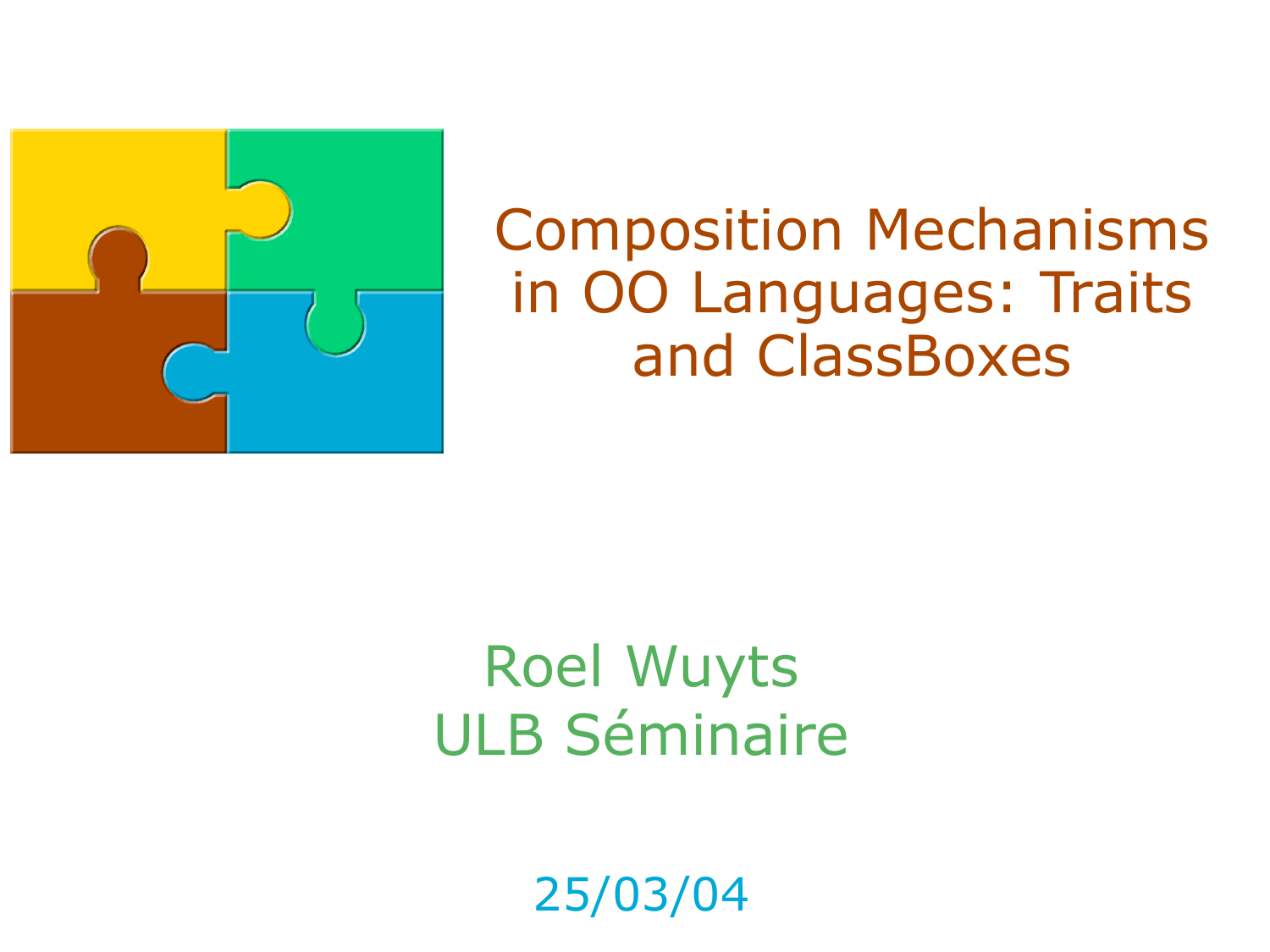

### **P** "Logic Meta Programming and Language Symbiosis"

- **E.** "A Data-centric Approach to Composing Embedded, Real-time Software Components"
- **P.** "Unanticipated Integration of Development Tools and the StarBrowser"
- "Composition Mechanisms in OO Languages: Traits and ClassBoxes"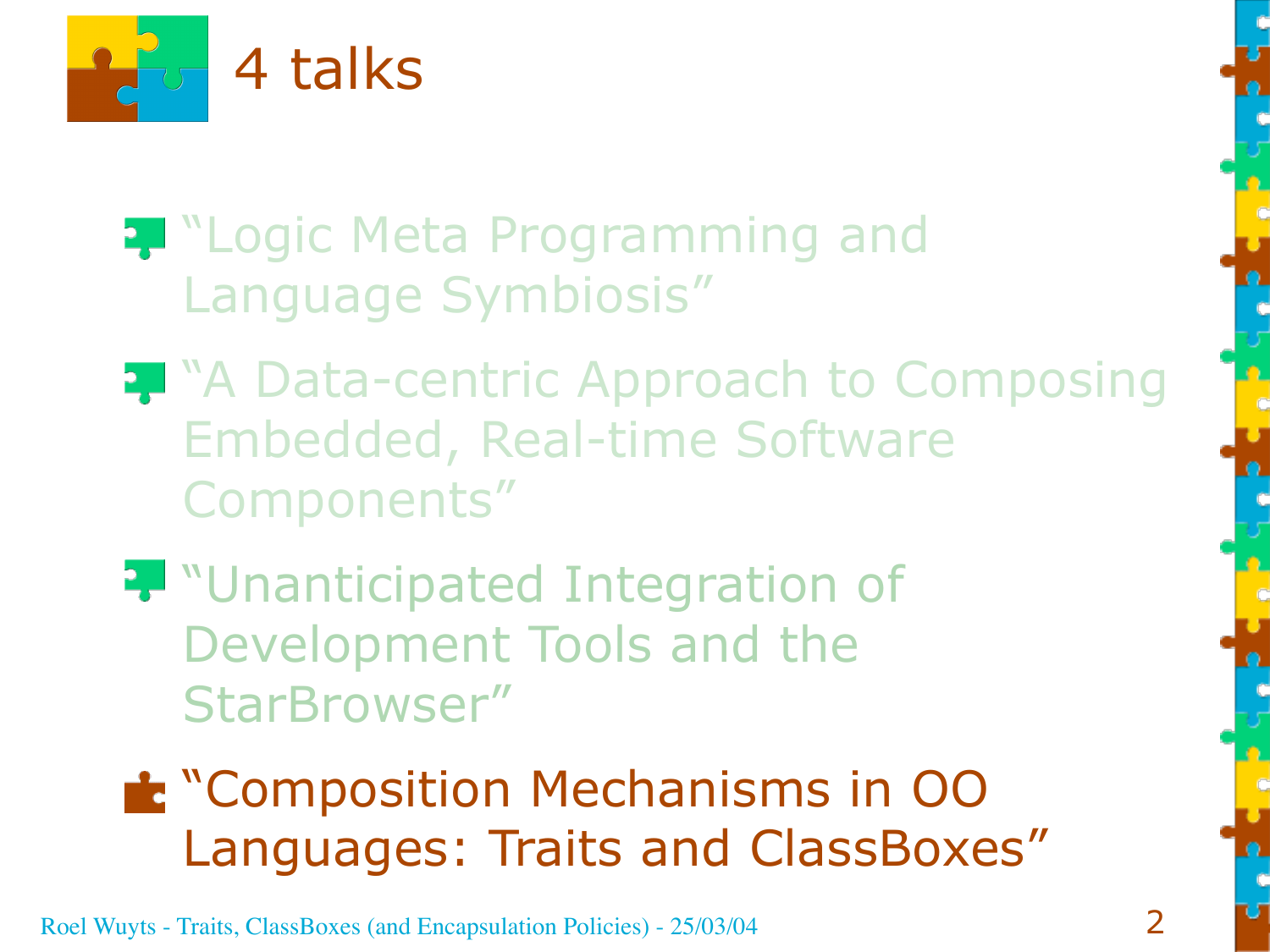

**E** Context

**E** Traits

**Problem, model, validation** 

**E** Classboxes

**Problem, model, validation** 

**k** Validation

## **E** Conclusion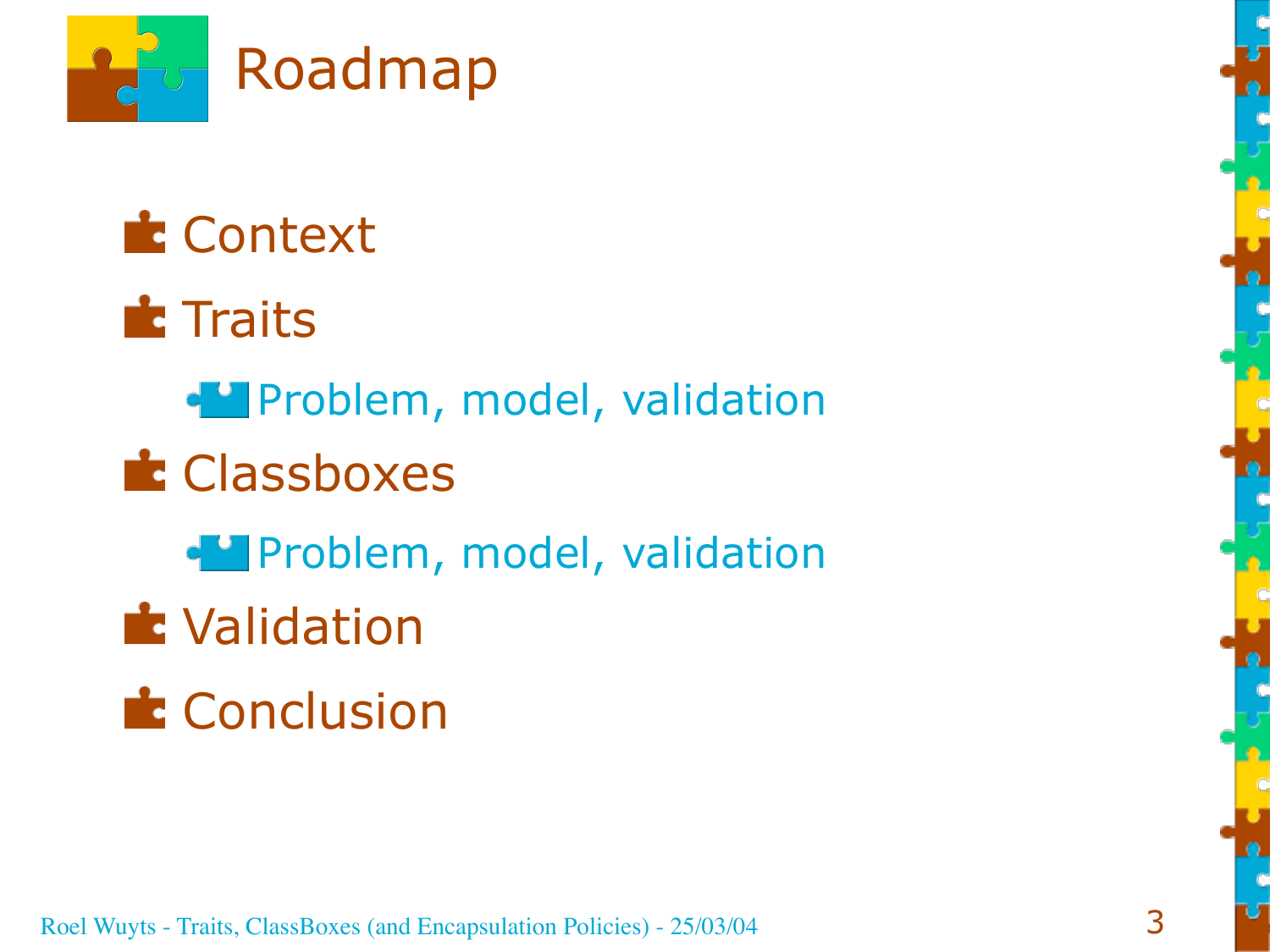



#### Roel Wuyts - Traits, ClassBoxes (and Encapsulation Policies) - 25/03/04 4

C

C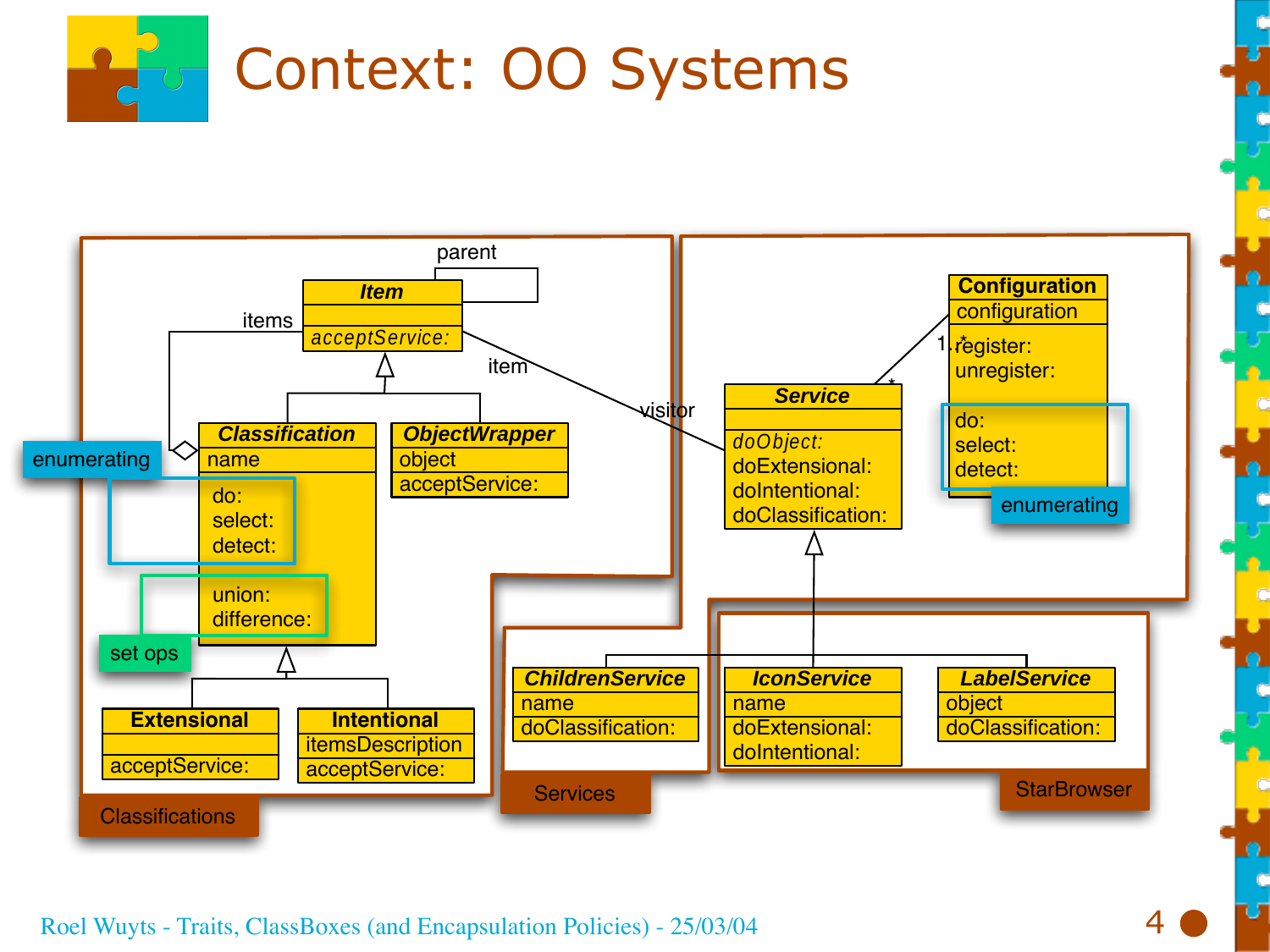

**E** Modularity of methods within classes **Solve shortcomings with inheritance** 

**E** Compose methods in groups

- **E** Compose groups to form classes
- **k** Advantage: level between single methods and complete classes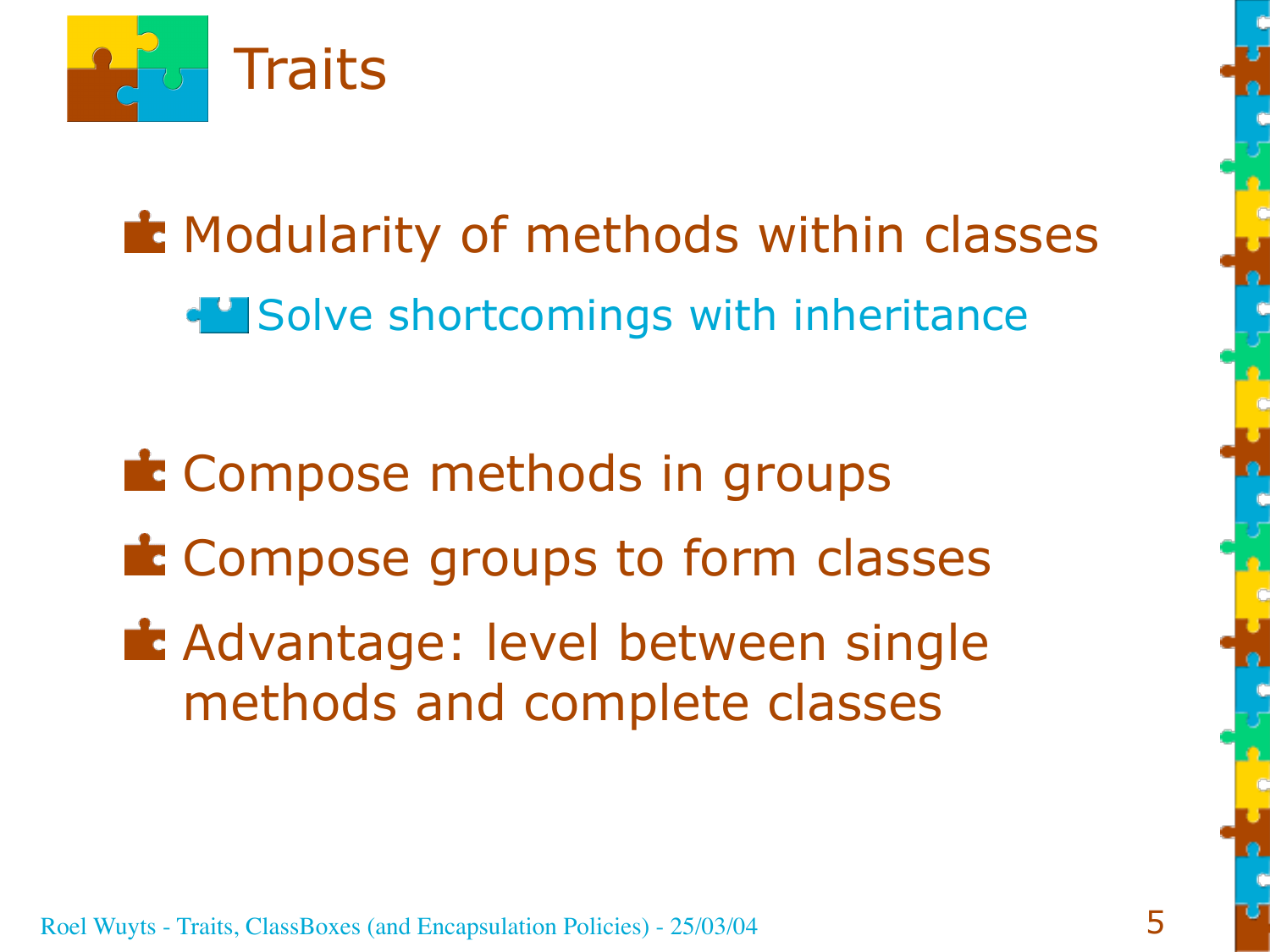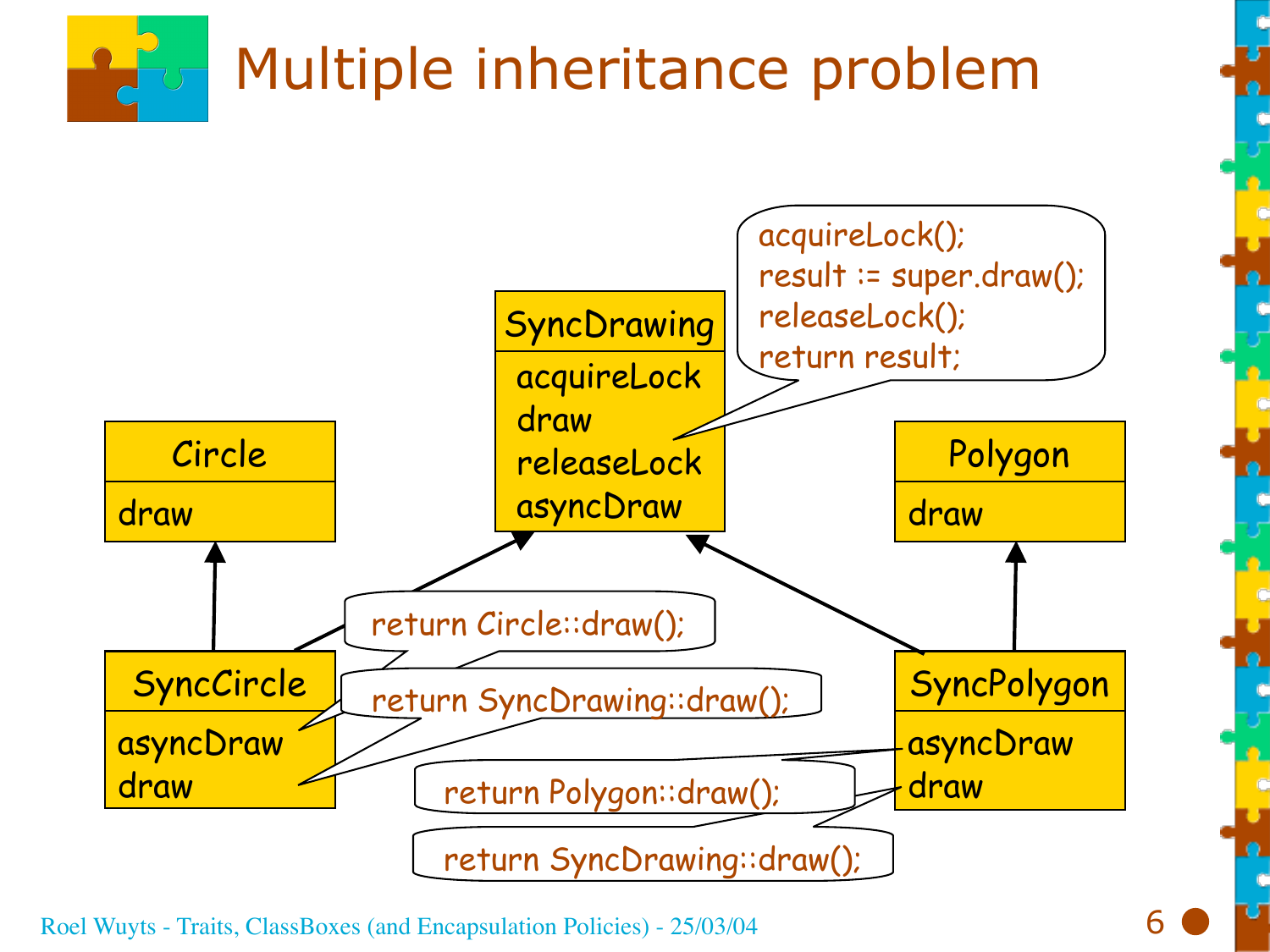

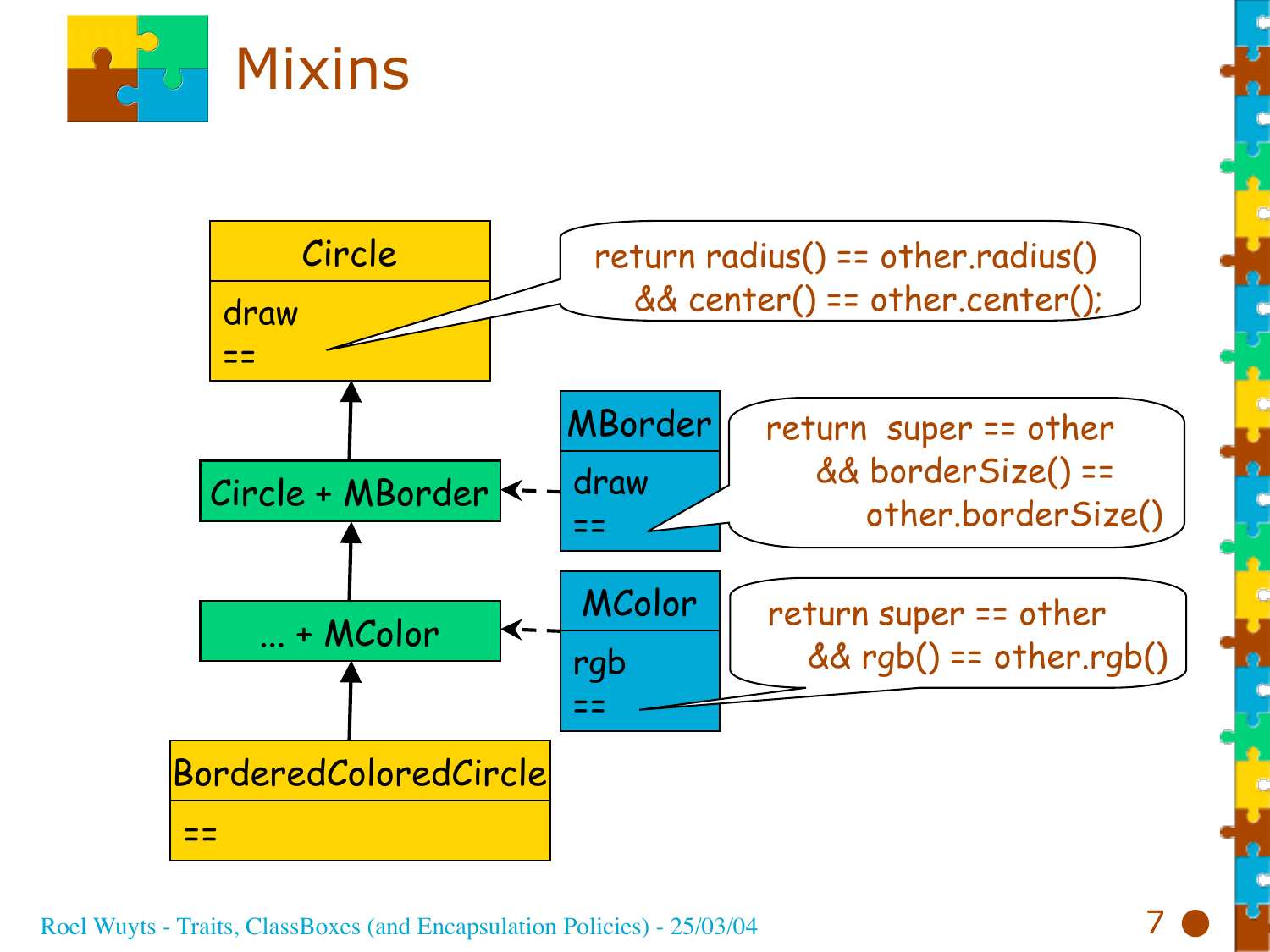

- **E** Single: not expressive enough
- **k** Multiple:
	- •■ Complex solution → Hard to understand
	- Explicit class references → Fragile
	- **Sometimes requires code duplication**
- **E** Mixins:
	- Implicit conflict resolution → Surprises!
	- **Composite entity is not in full control** 
		- $\mathbf{P} \rightarrow$  Dispersal of glue code 2 → Fragile hierarchies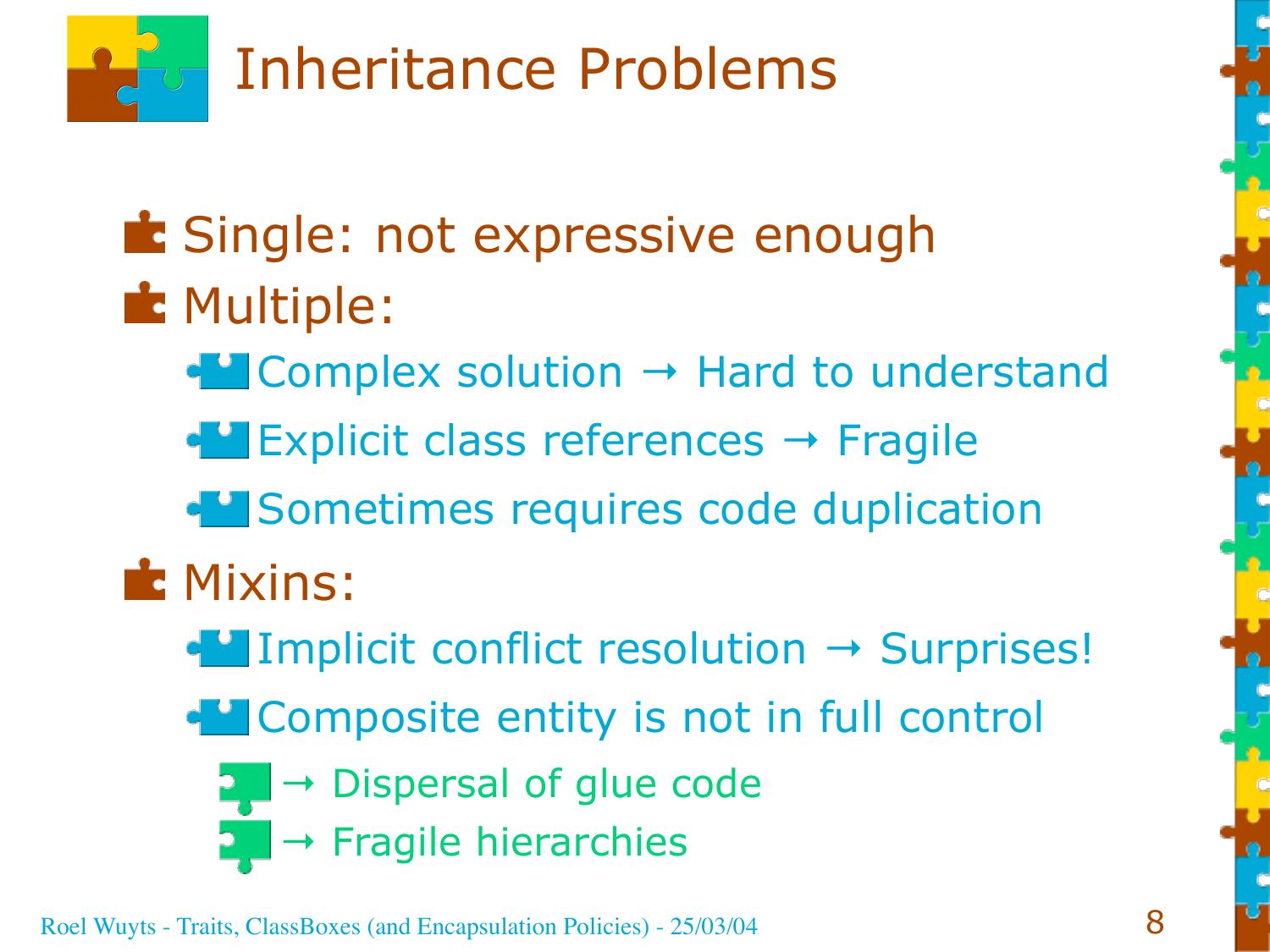

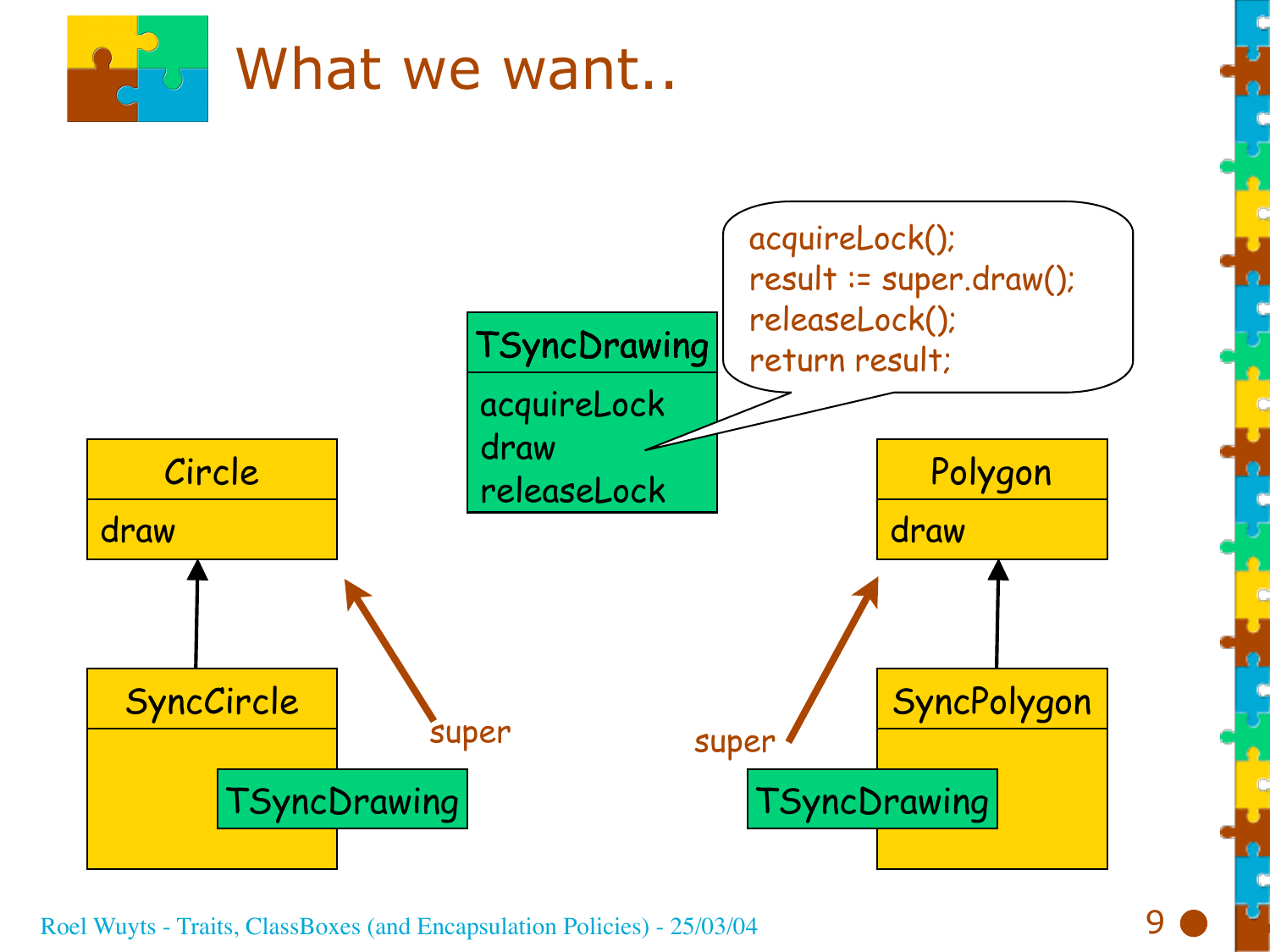

**E** Traits are parameterized behaviors  $\bullet$  Traits provide a set of methods  $(\bullet -)$  $\cdot$  Traits require a set of methods ( $\rightarrow$ ) **Traits are purely behavioral (no state)** 

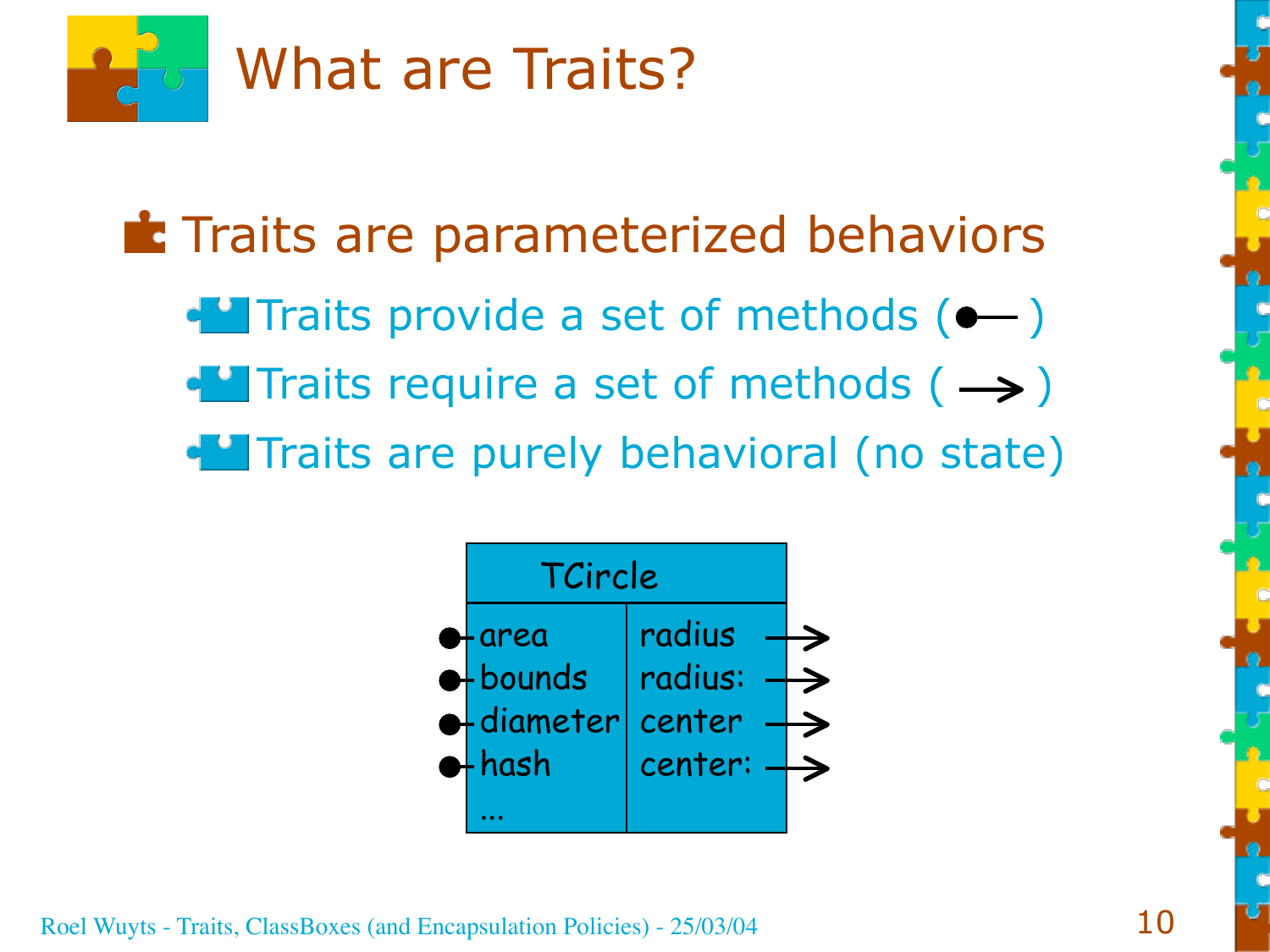

# **E** Traits are the building blocks of classes  $Class = superclass + state + traits + glue$



**E** Traits do not replace single inheritance **They provide modularity within classes**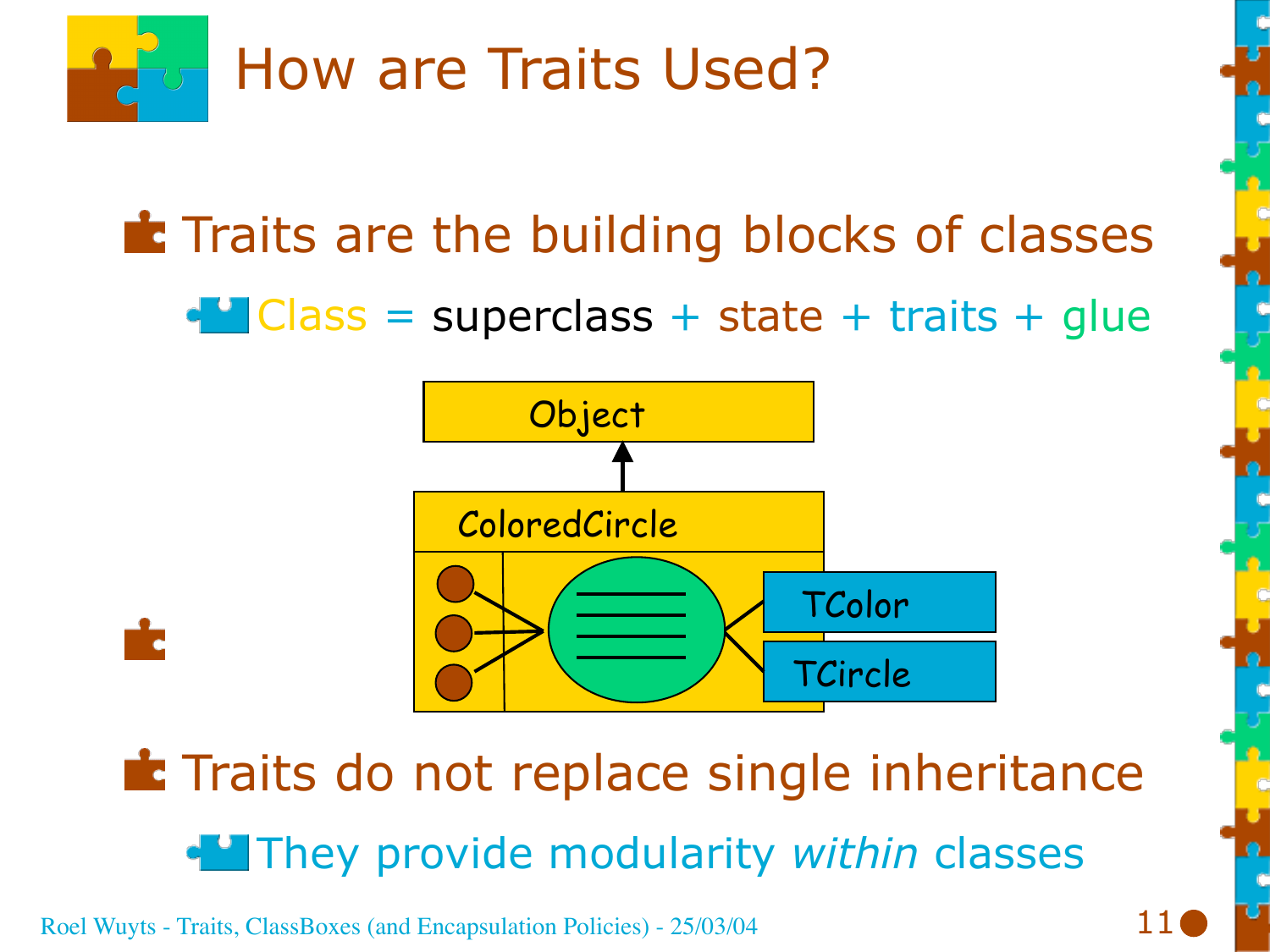

#### **E** Class methods take precedence over trait methods

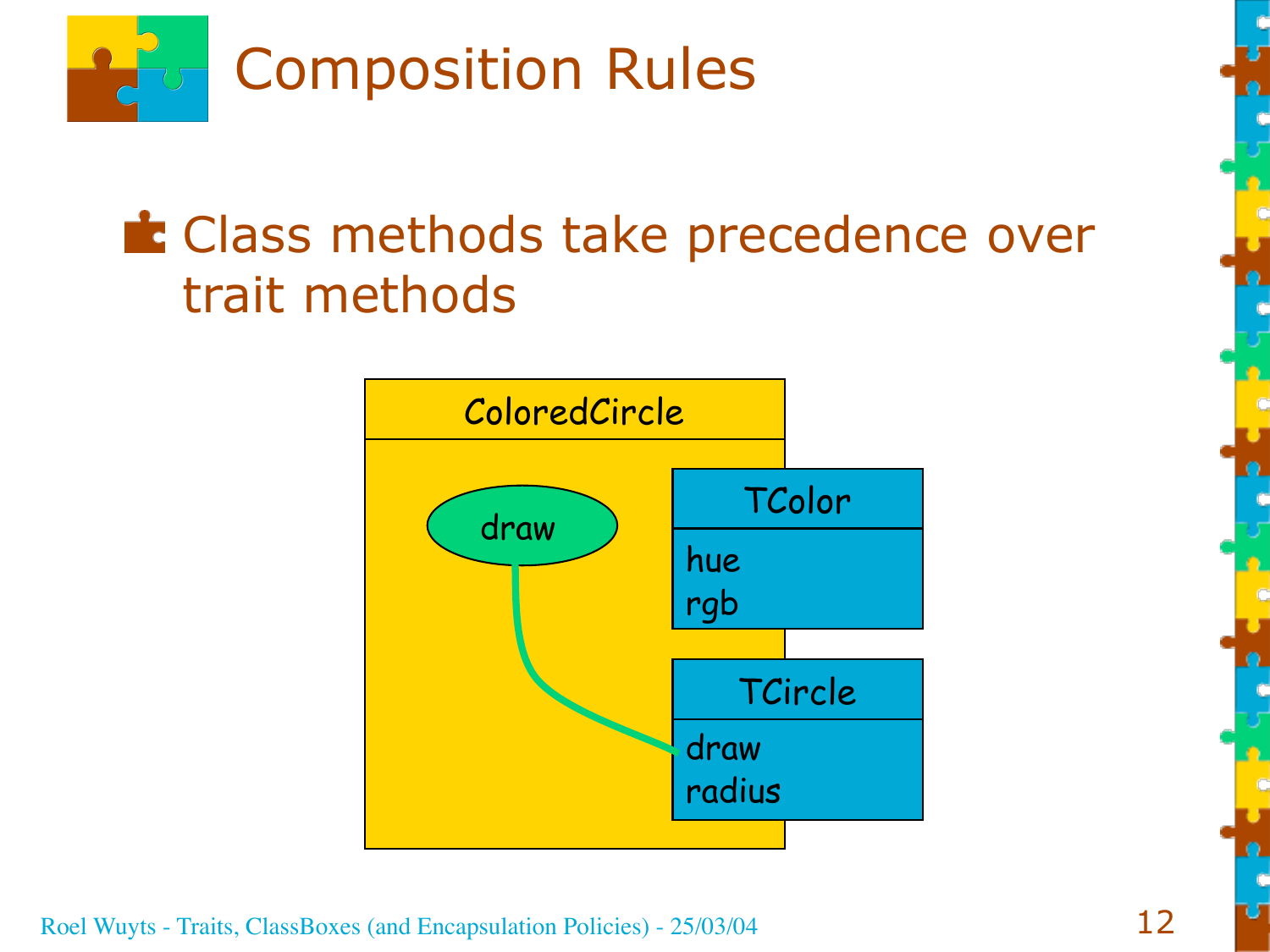

**E** Override the conflict with a glue method **Aliases to access to the conflicting methods E** Avoid the conflict

**Exclude conflicting method from one trait** 

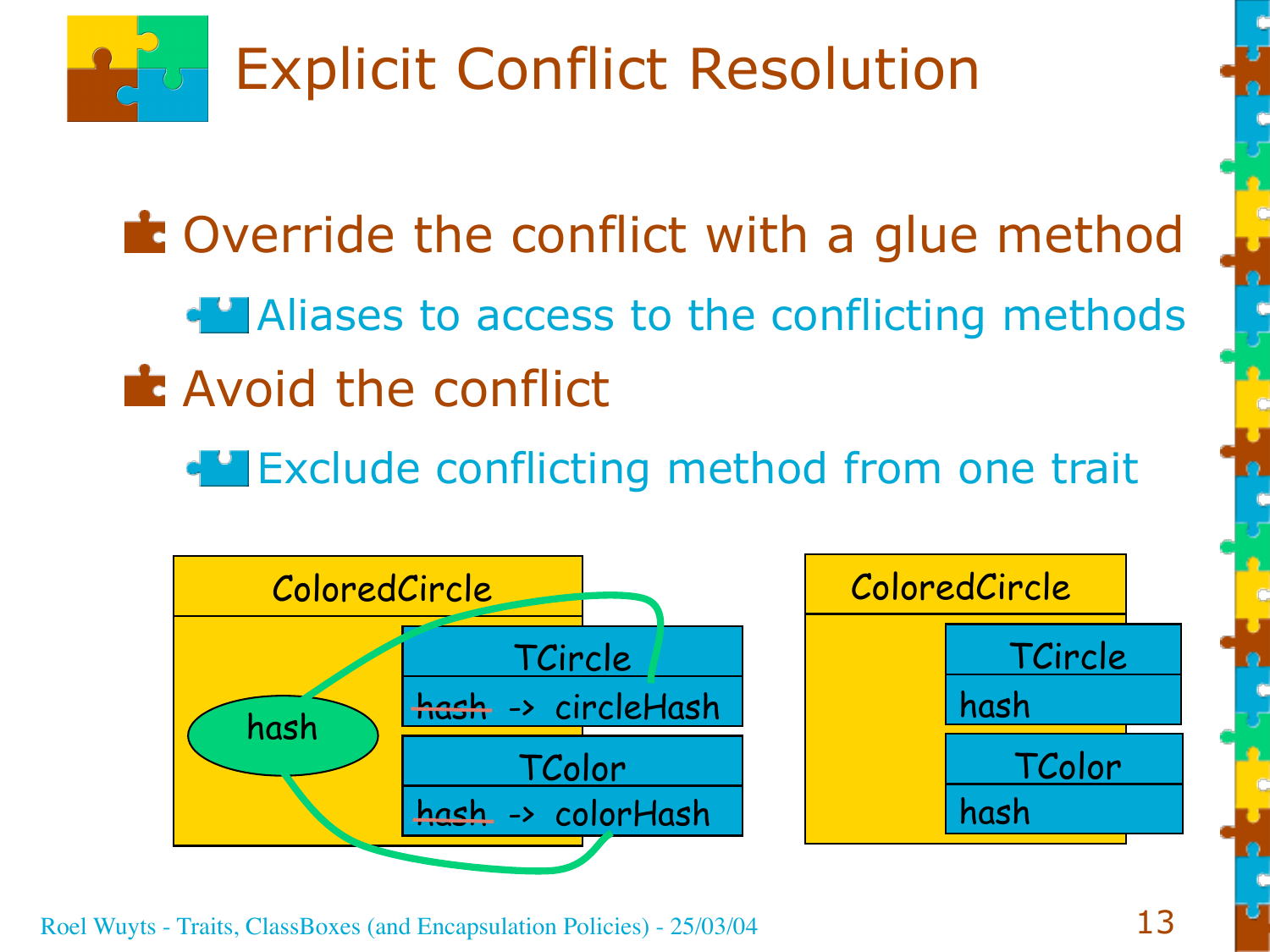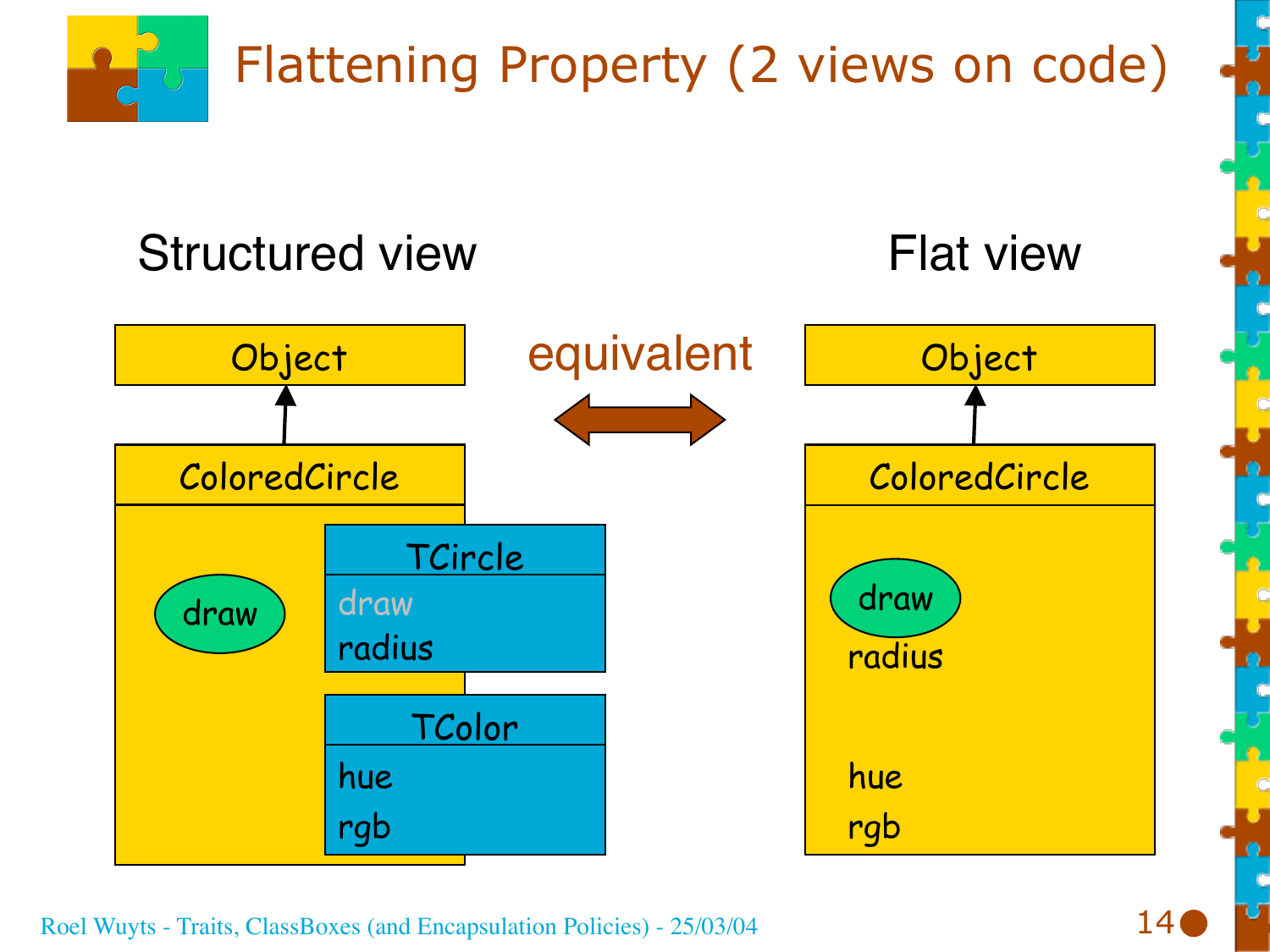

## **E** Implemented in Smalltalk

- **Smart method dictionary manipulation**
- Development environment extended
- **E** Set-theoretic formalization to prove the flattening property
- **k** Applications
	- **Refactored the collection hierarchy**
	- **all applied on metaclass composition**
- **E** Broad impact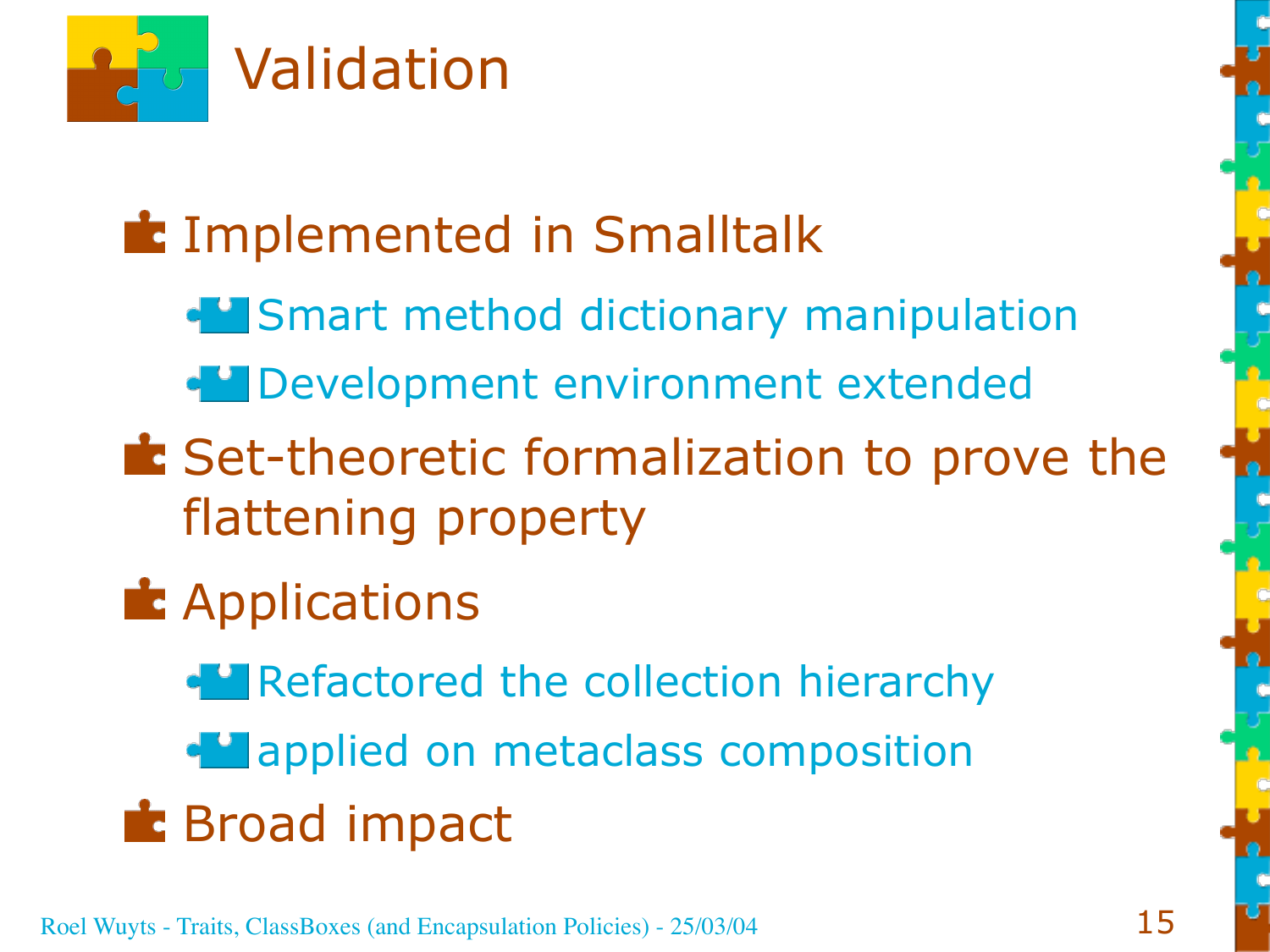

**E** Modularity of (groups of) classes **all address packaging problems** 

- **E** Compose classes and methods
- **E** Import classes
- **EXTERG** existing classes locally
- **E** Advantage: Module system for OO language handling class extensions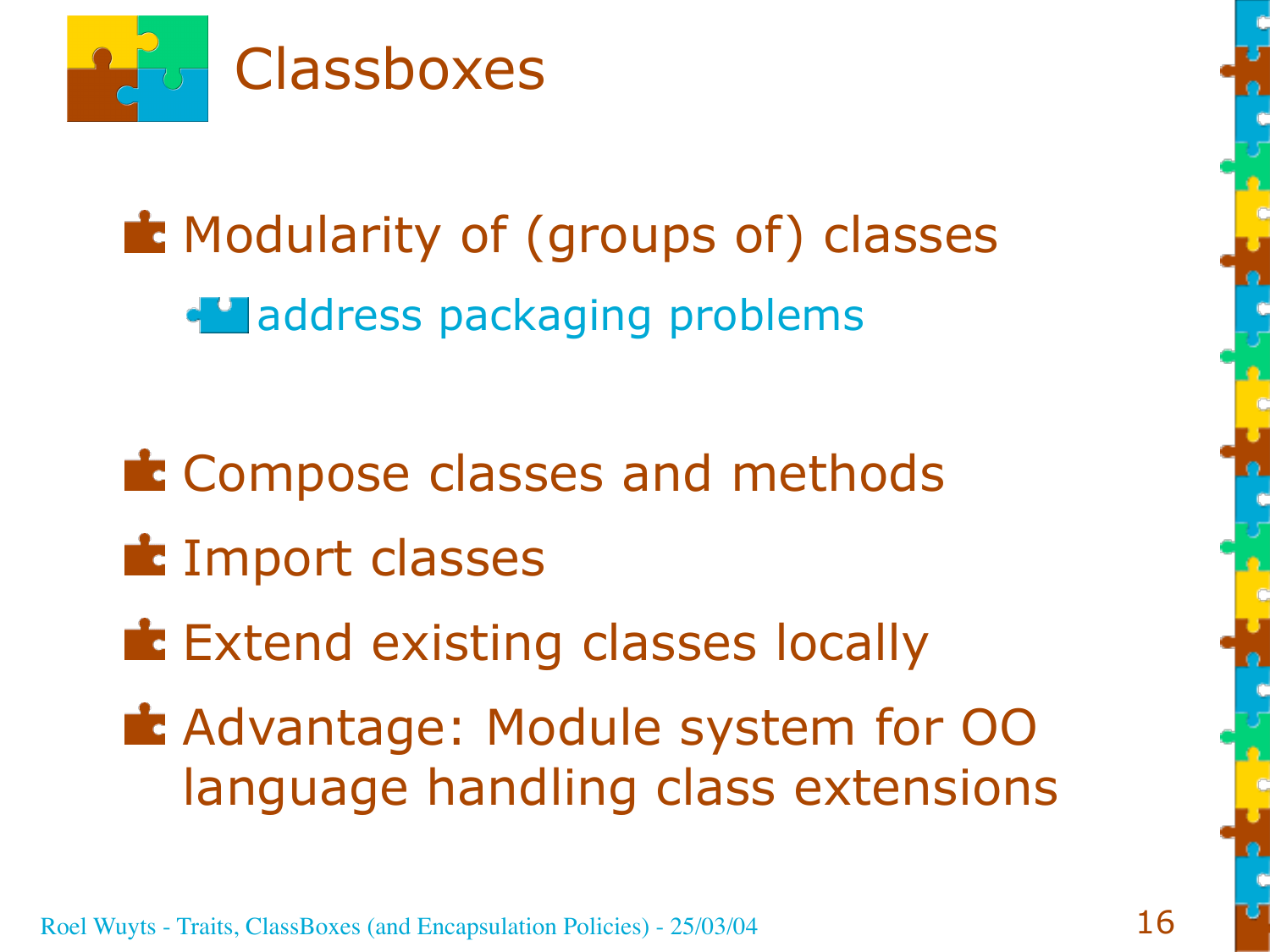

**k** method defined in a package whose class is defined elsewhere

can be an *extension* or a *redefinition*

**E** exists in CLOS, Smalltalk, Ruby, ...

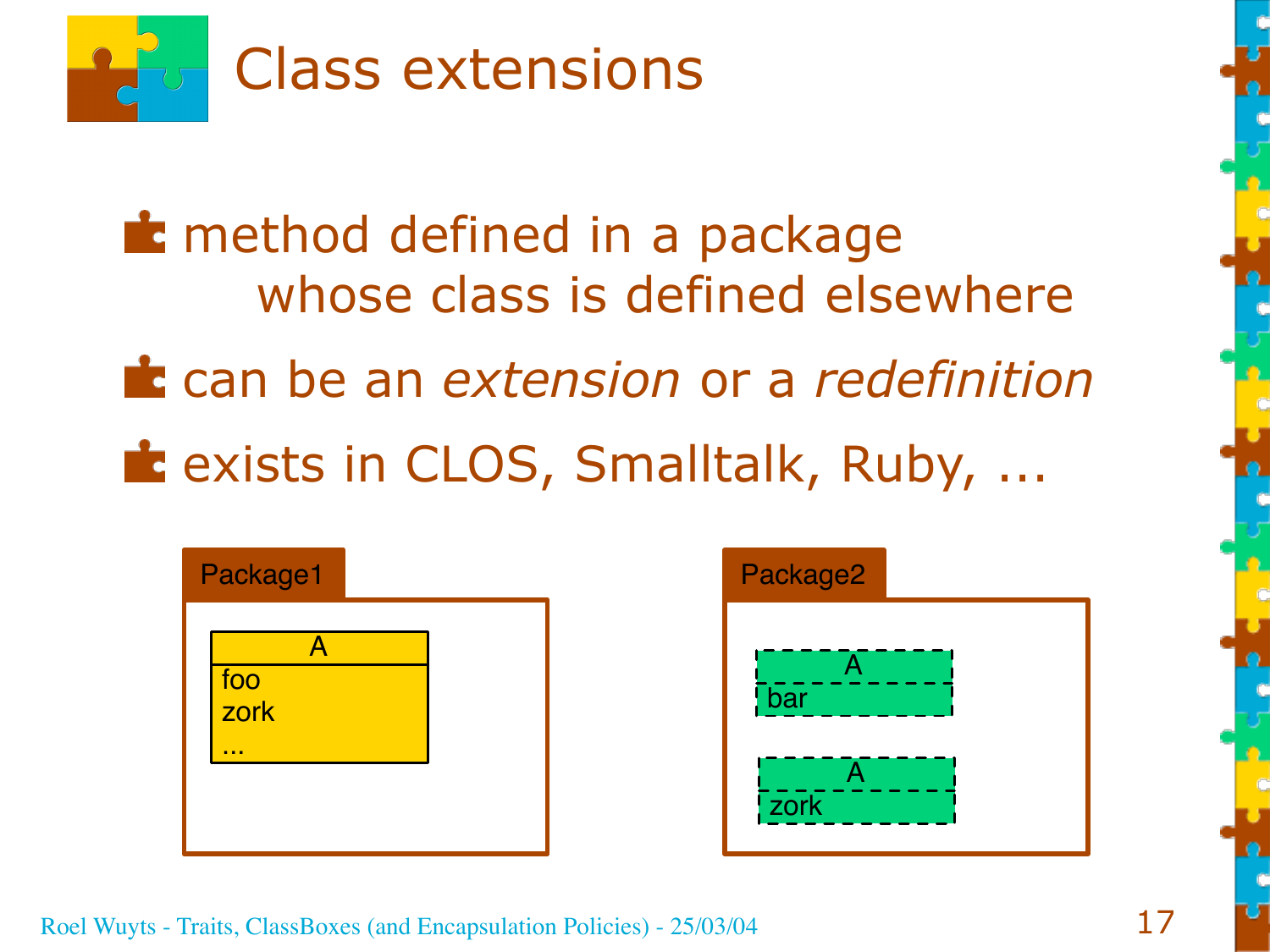



C ౮

0. C

C

n

C

∙  $\bullet$ 

 $\subset$ 

. C tΣ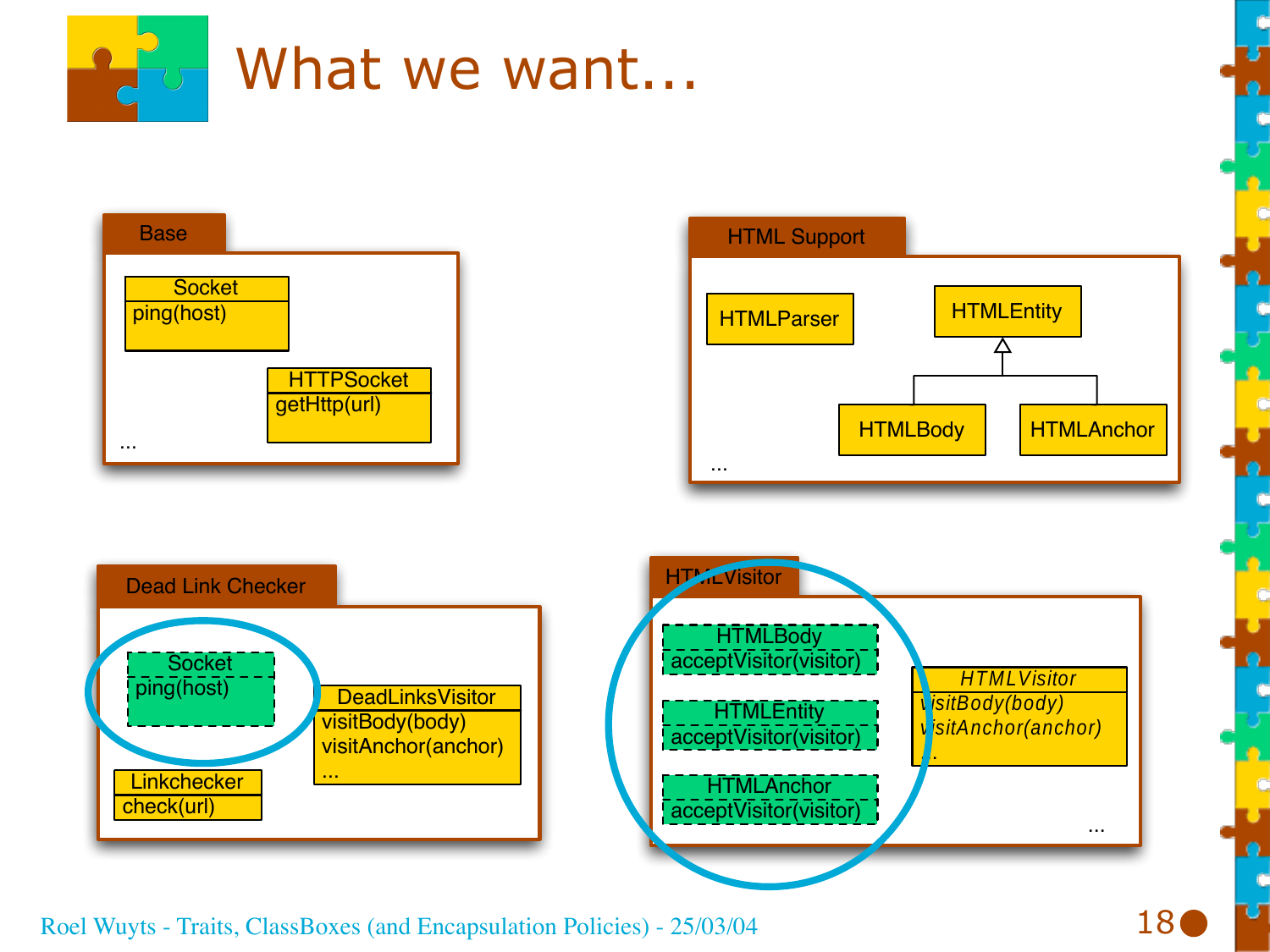

- **E** The Classbox Model is a module system supporting local rebinding
- **k** A Classbox
	- Is a unit of scoping (acts as a namespace)
	- **Can define classes, methods, variables**
	- **Can import class definitions**
- **E** Classes and methods always belong to exactly one classbox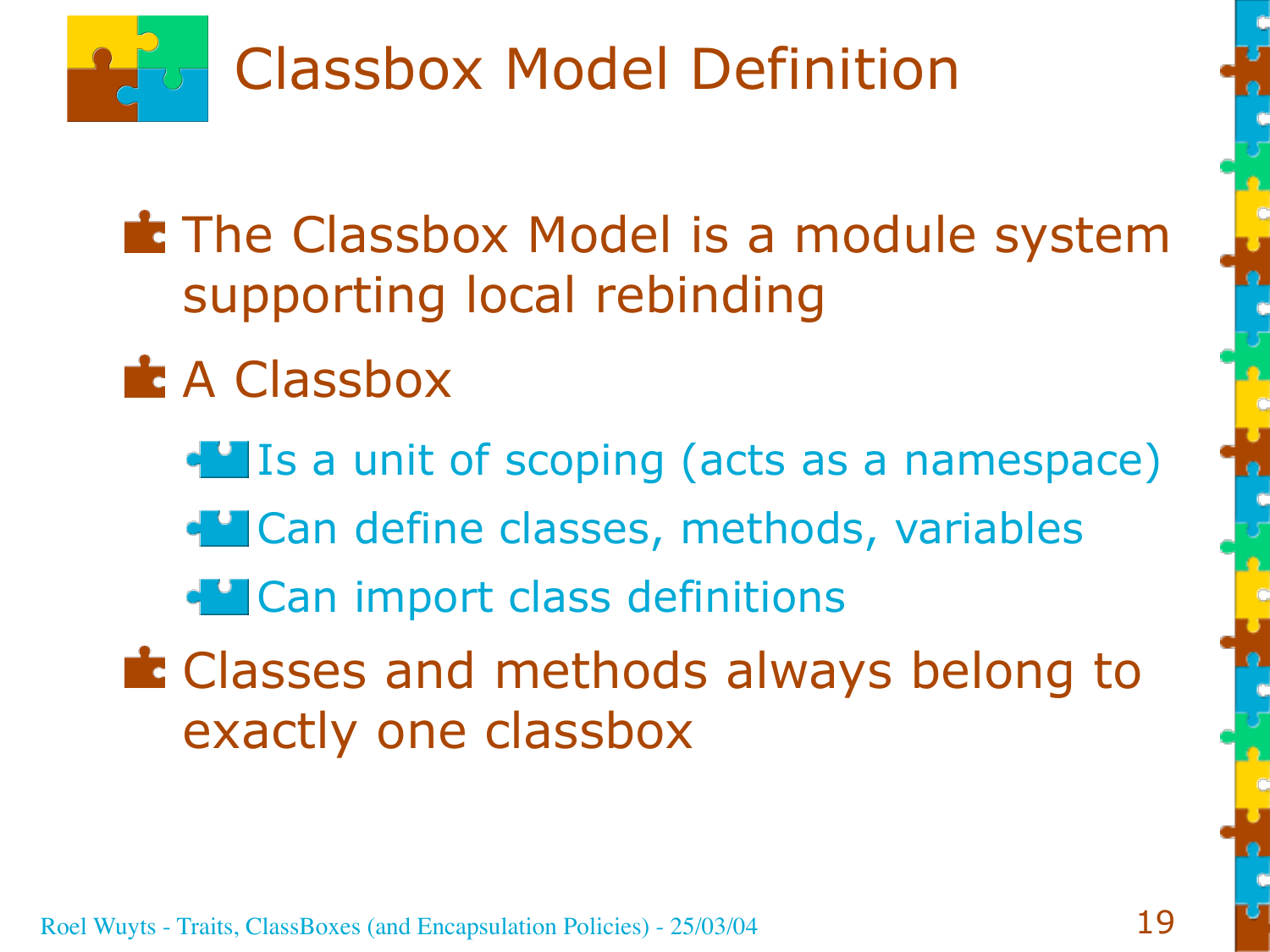

#### **EXTELLE EXTELLE ACT ACT ACT SET FILTER** EXTENSIONS act as if they were global, but they are local to the classbox

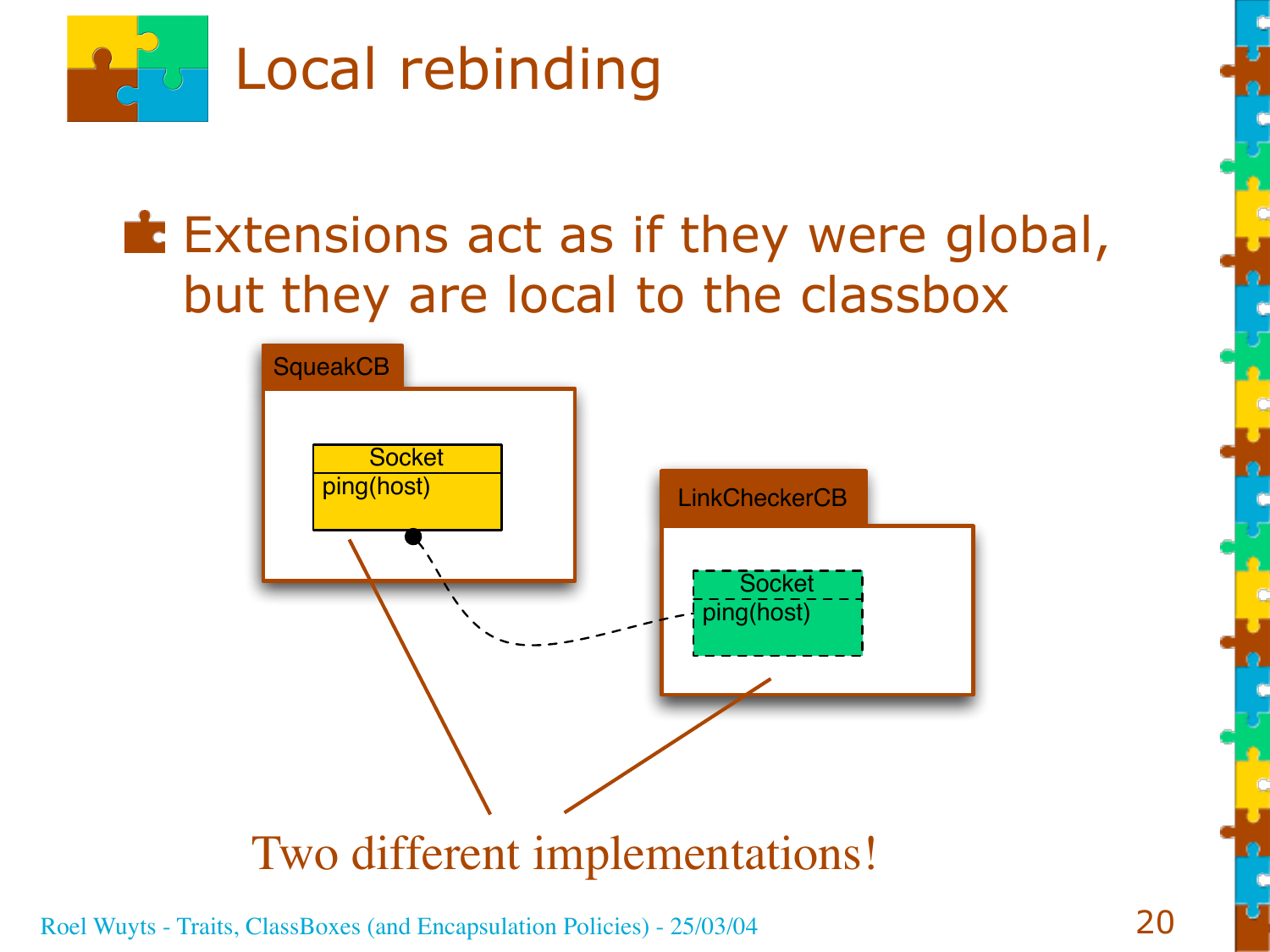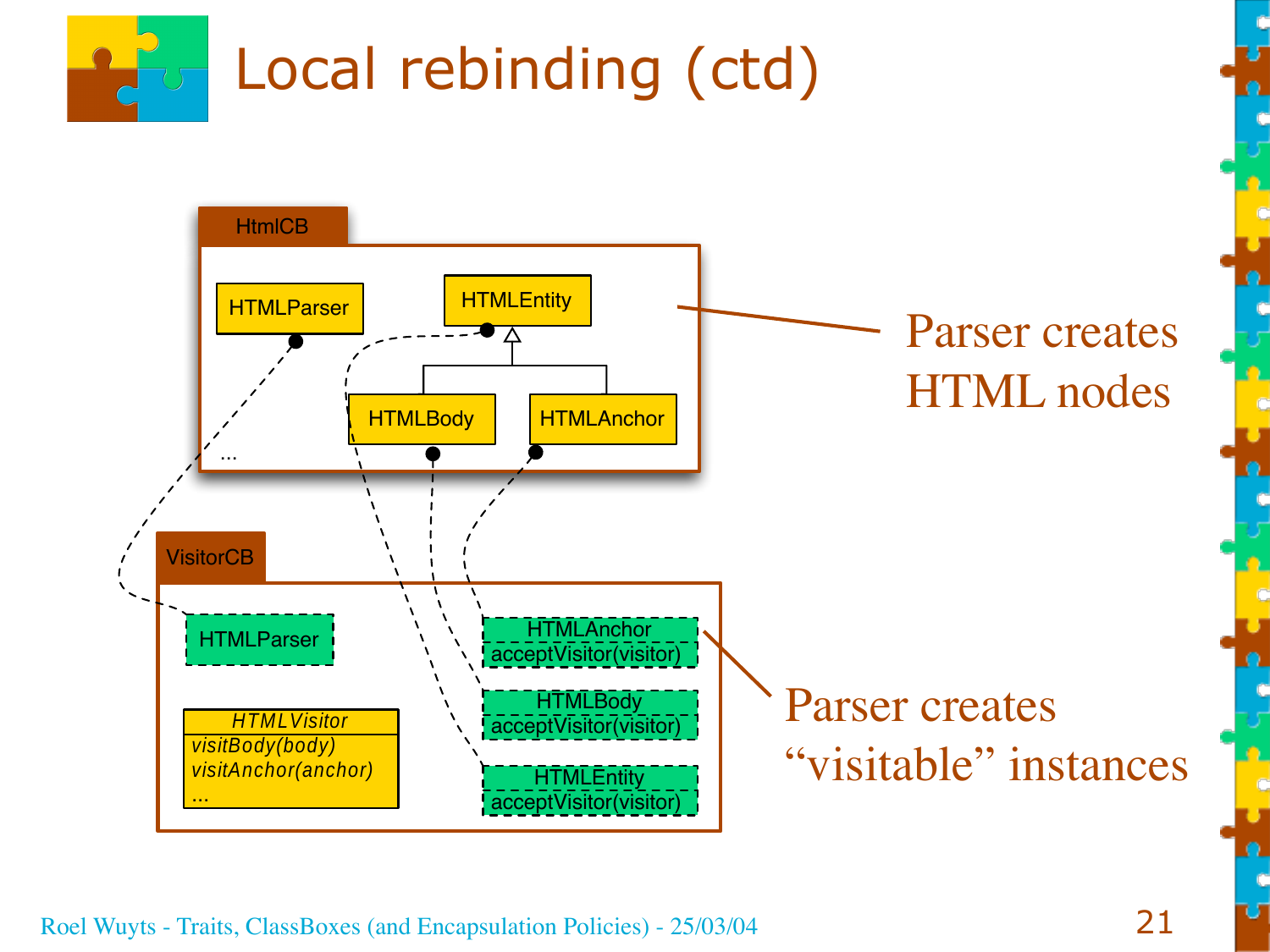

**E** Implemented in Smalltalk **• I new method lookup algorithm** extended development environment **E** Classboxes Set-theoretic formalization to prove the local rebinding property **all applied on web application framework**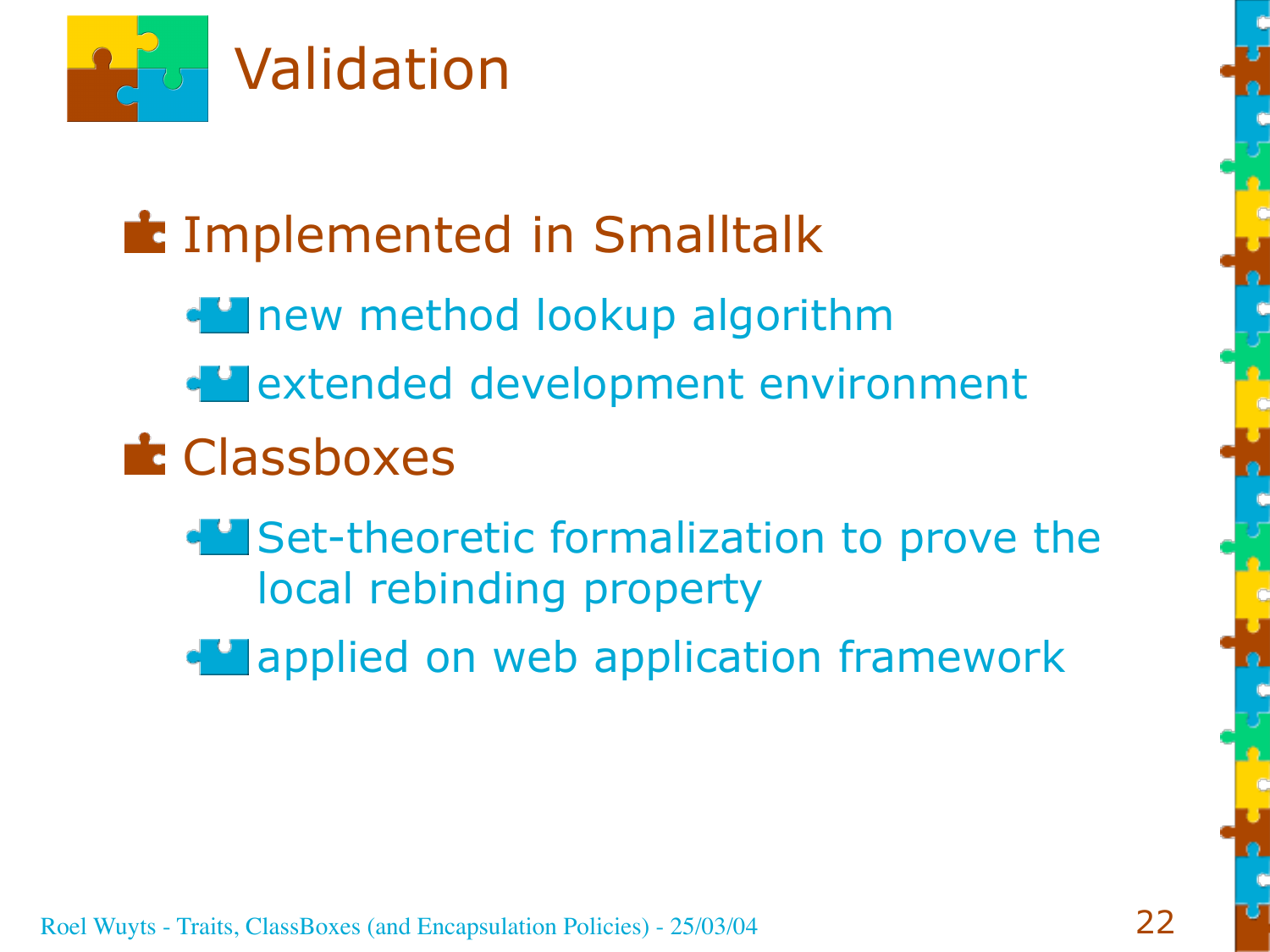

**E** Composition at different levels **Traits: methods in classes Classboxes: classes in modules k** Automatic conflict detection **EXPLICIT (manual) conflict resolution •** overriding, cancellation, aliasing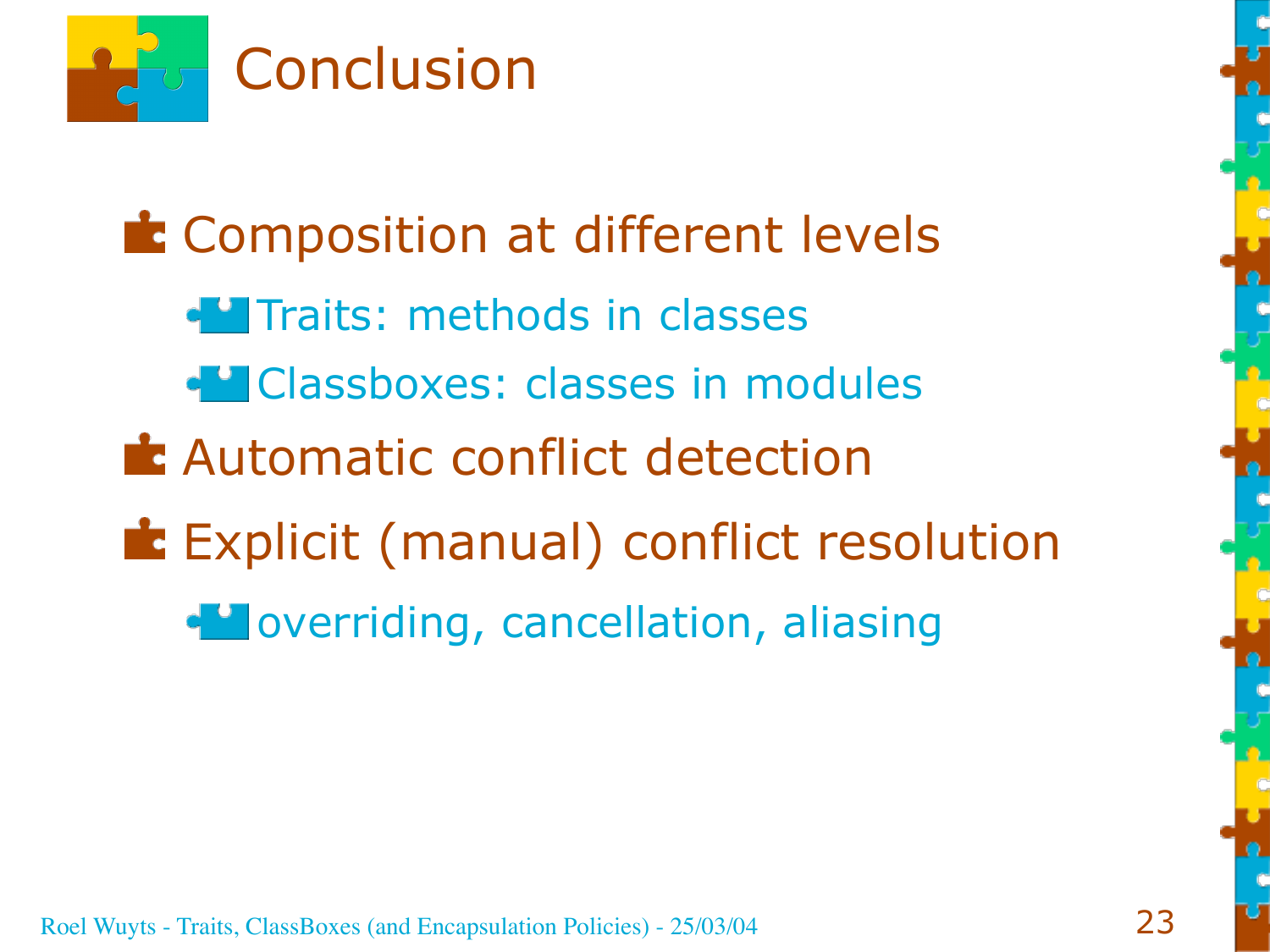

- **E** Alexandre Bergel, Stéphane Ducasse, and Roel Wuyts, *Classboxes: A Minimal Module Model Supporting Local Rebinding*, In Proceedings of JMLC 2003 (Joint Modular Languages Conference), LNCS, Volume 2789, Springer-Verlag, pp. 122--131, 2003
- **E** Andrew P. Black, Nathanael Schärli, Stéphane Ducasse, *Applying Traits to the Smalltalk Collection Hierarchy*, Proceedings of OOPSLA 2003, Springer-Verlag, pp. 47--64, 2003.
- **\*** Nathanael Schärli, Stéphane Ducasse, Oscar Nierstrasz, Andrew P. Black, *Traits: Composable Units of Behavior*, Proceedings of ECOOP 2003
- **E** Stephane Ducasse, Nathanael Schaerli, Oscar Nierstrasz, Roel Wuyts and Andrew Black, *Traits: A Mechanism for fine-grained Reuse*, Submittet to TOPLAS.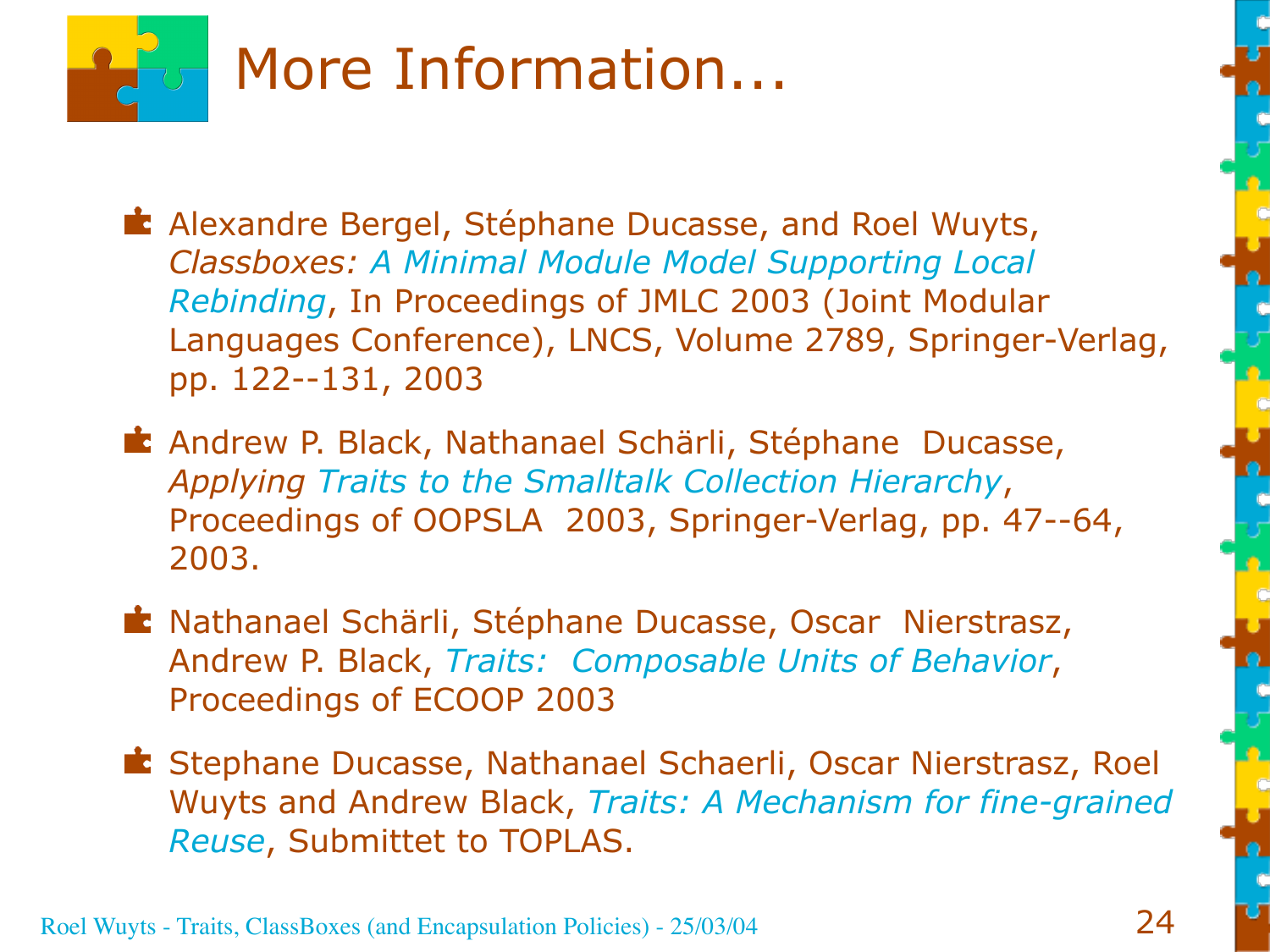

# Meta conclusion

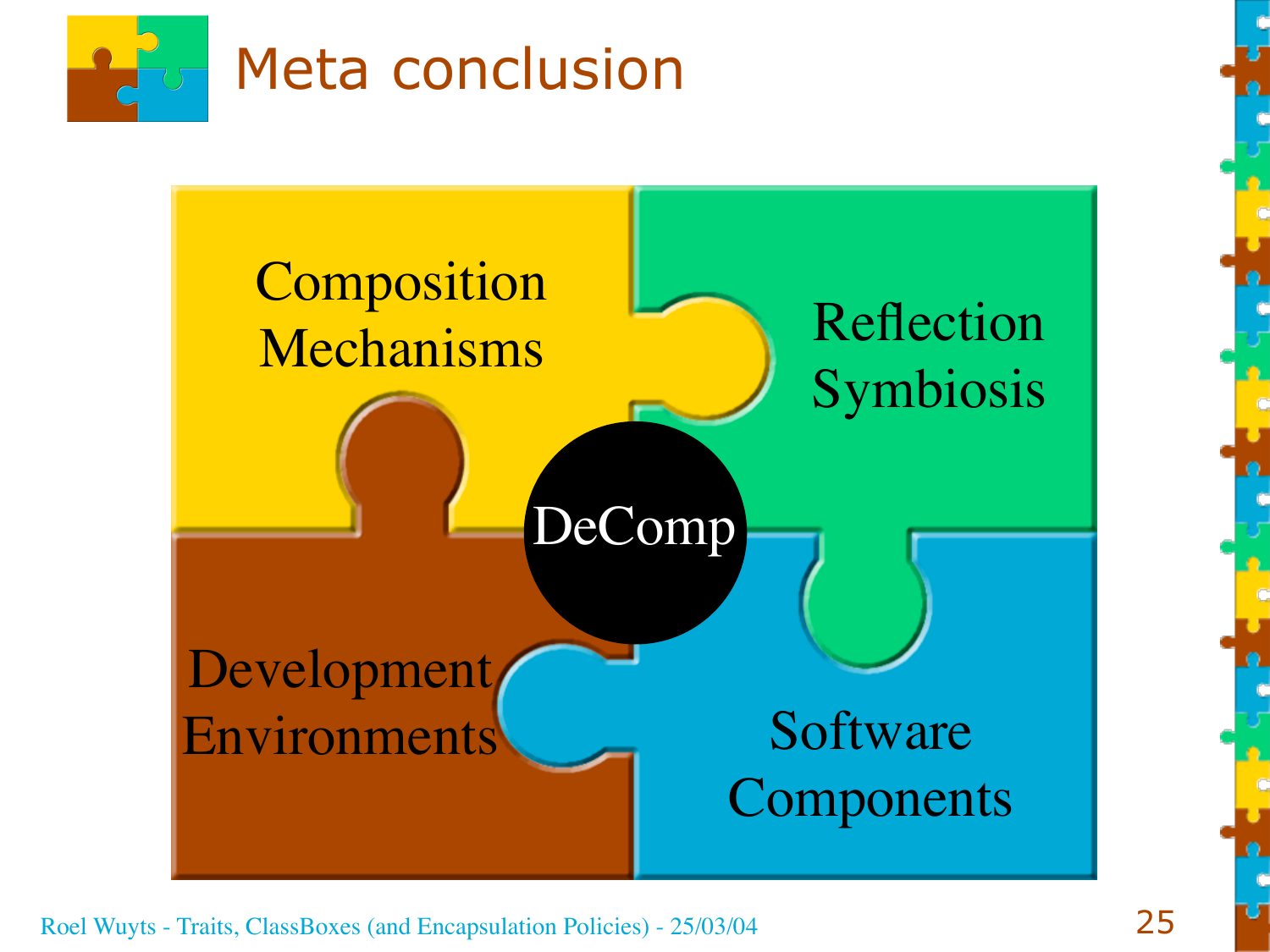

Roel Wuyts -

UΠ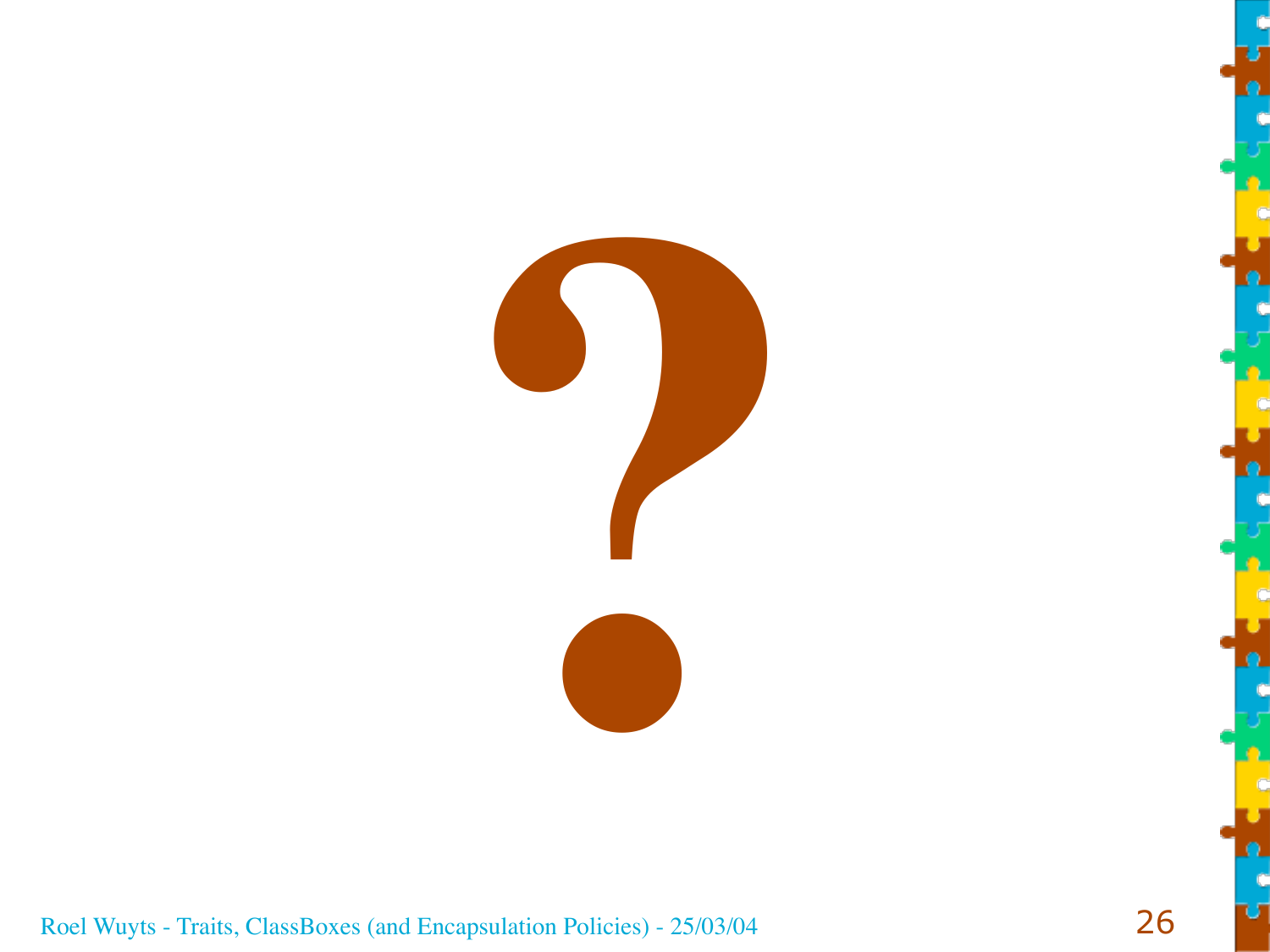

# **Result consists of 3 parts**

- **Abstract root class Collection** 
	- **POnly contains the methods supported by all** collection classes
- Abstract classes with the public functionality for different kind of collections
- **Layer of concrete collection classes** 
	- **They inherit the public functionality from one** of the functionality classes
	- **They use a trait that adds a specific** implementation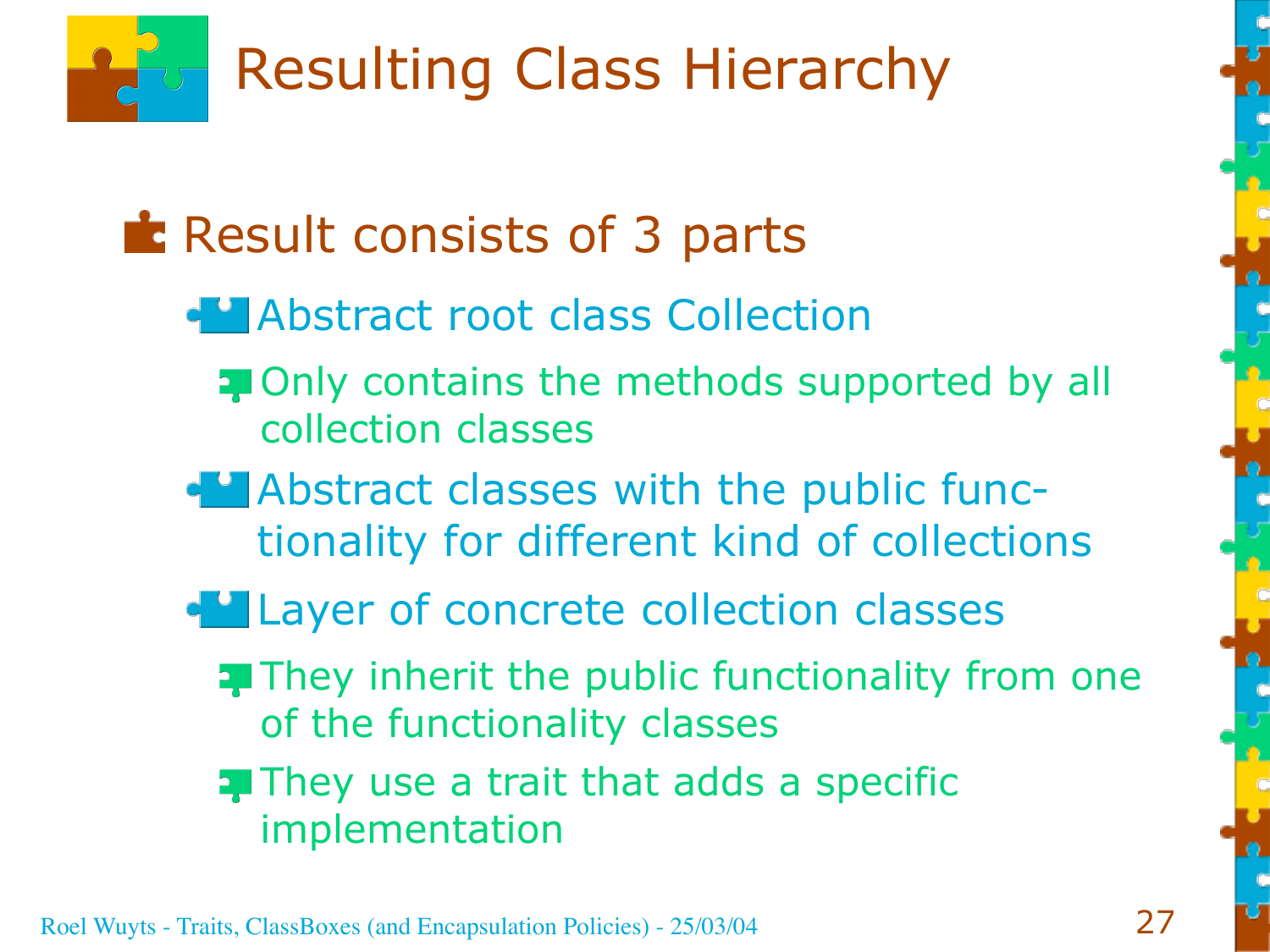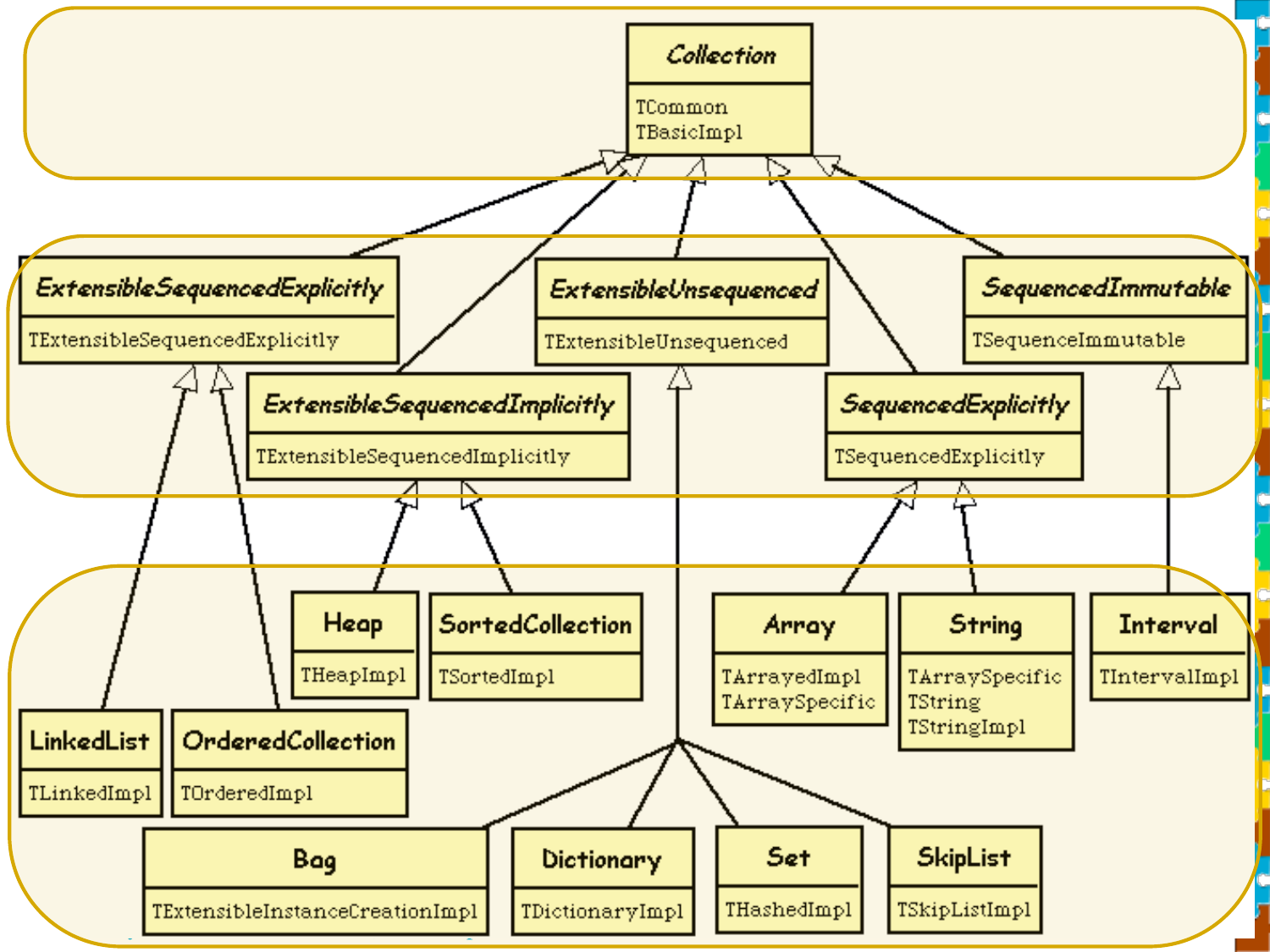

# Resulting Trait Hierarchies

**E** Two trait hierarchies **Functional Traits Implementation Traits E** Very fine-grained Most traits consist of multiple subtraits